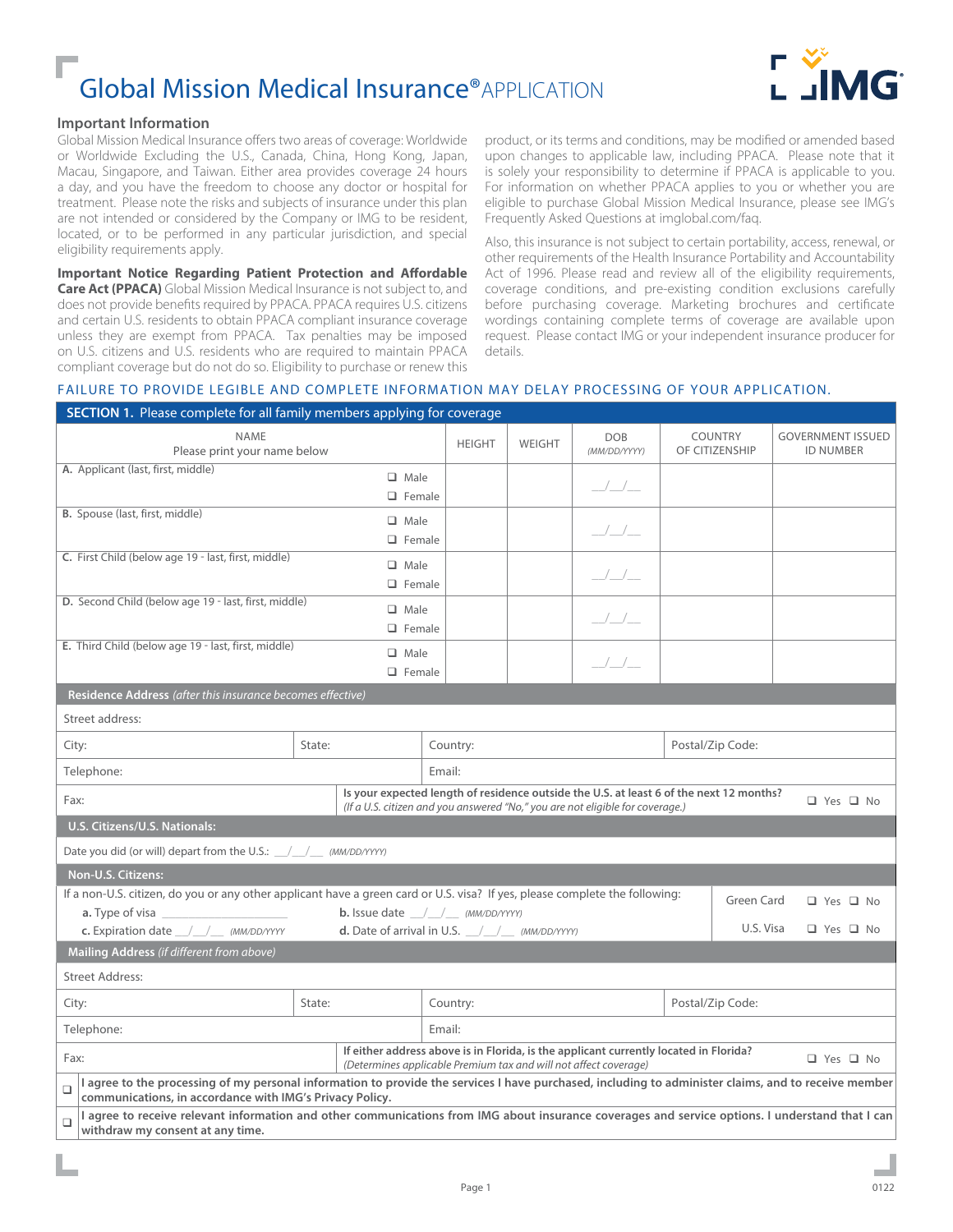| SECTION 2a. Please answer all questions for the applicant and for each family member applying for coverage                                                                                                                                                                                                                                                                                                                                                                                                                                                                                                                                                                                                                                                                                                                                                                                                                                                                                   |                                                            |
|----------------------------------------------------------------------------------------------------------------------------------------------------------------------------------------------------------------------------------------------------------------------------------------------------------------------------------------------------------------------------------------------------------------------------------------------------------------------------------------------------------------------------------------------------------------------------------------------------------------------------------------------------------------------------------------------------------------------------------------------------------------------------------------------------------------------------------------------------------------------------------------------------------------------------------------------------------------------------------------------|------------------------------------------------------------|
|                                                                                                                                                                                                                                                                                                                                                                                                                                                                                                                                                                                                                                                                                                                                                                                                                                                                                                                                                                                              | If yes, show family member<br>using letters from Section 1 |
| 1. Are you or any other applicant currently disabled or unable to perform any activity of daily living?                                                                                                                                                                                                                                                                                                                                                                                                                                                                                                                                                                                                                                                                                                                                                                                                                                                                                      | $\Box$ Yes $\Box$ No                                       |
| 2. Are you or any other applicant presently hospitalized, scheduled for, in need of, or been advised that you should have<br>hospitalization or surgery?                                                                                                                                                                                                                                                                                                                                                                                                                                                                                                                                                                                                                                                                                                                                                                                                                                     | $\Box$ Yes $\Box$ No                                       |
| 3. Have you or any other applicant ever tested positive for, been diagnosed with, or been treated for Acquired Immune Deficiency<br>Syndrome (AIDS), AIDS Related Complex (ARC), Lymphadenopathy syndrome, Human Immunodeficiency Virus (HIV), or any other<br>immune system disorder?                                                                                                                                                                                                                                                                                                                                                                                                                                                                                                                                                                                                                                                                                                       | $\Box$ Yes $\Box$ No                                       |
| 4. Have you or any other applicant ever had, been recommended to have, or are you currently on a waiting list for any organ transplant<br>(other than corneal)?                                                                                                                                                                                                                                                                                                                                                                                                                                                                                                                                                                                                                                                                                                                                                                                                                              | $\Box$ Yes $\Box$ No                                       |
| 5. Do you participate in professional sports, or are you a commercial pilot?                                                                                                                                                                                                                                                                                                                                                                                                                                                                                                                                                                                                                                                                                                                                                                                                                                                                                                                 | $\Box$ Yes $\Box$ No                                       |
| If any individual answered YES to any of the above five questions, he or she does not qualify for this insurance. Thank you for your interest.                                                                                                                                                                                                                                                                                                                                                                                                                                                                                                                                                                                                                                                                                                                                                                                                                                               |                                                            |
| 6. Have you or any family member applying for coverage ever applied for or purchased insurance through IMG? (If yes: please provide<br>certificate number, if any, and details.) By checking yes, you agree to the following: Do you acknowledge that you are applying for an<br>entirely new certificate of coverage and not a renewal or reinstatement of any prior Global Mission Medical Insurance® certificate(s)<br>that you may have purchased through IMG in the past, and that, should IMG accept your new application, this would start a brand<br>new coverage period under the terms, conditions and provisions of the new insurance certificate (including, but not limited to, all<br>eligibility requirements, pre-existing conditions and other exclusions, waiting periods, and benefit limits and sub-limits of the plan),<br>and your new coverage will not qualify for any benefits of continuous coverage based upon your prior lapsed coverage?<br>Certificate number: | $\Box$ Yes $\Box$ No                                       |
| 7. Have you or any other applicant been diagnosed with or treated for any type of cancer or pre-cancerous condition during the past<br>five (5) years? If yes, please explain in Section 3.                                                                                                                                                                                                                                                                                                                                                                                                                                                                                                                                                                                                                                                                                                                                                                                                  | $\Box$ Yes $\Box$ No                                       |
| 8. Are you or any other applicant currently pregnant? If yes, please provide due date: $\angle$                                                                                                                                                                                                                                                                                                                                                                                                                                                                                                                                                                                                                                                                                                                                                                                                                                                                                              | $\Box$ Yes $\Box$ No                                       |
| 9. Have you or any other applicant had COVID-19/SARS-CoV-2?<br>a) Date diagnosed: /// / (MM/DD/YYYY)<br>b) Date of last treatment: /// (MM/DD/YYYY)<br>c) Were you hospitalized? $\Box$ Yes $\Box$ No<br>d) Were you in intensive care? $\Box$ Yes $\Box$ No<br>e) Physician/hospital/clinic/health care provider name(s), address & telephone:<br>f) Condition(s)/diagnosis, prognosis, past and present course of treatment(s):                                                                                                                                                                                                                                                                                                                                                                                                                                                                                                                                                            | $\Box$ Yes $\Box$ No                                       |
| 10. Have you or any other applicant been fully vaccinated or received the most recent booster for COVID-19/SARS-CoV-2?<br>a) Date of final vaccination or most recent booster received: __/__/__ (MM/DD/YYYY)<br>b) Brand of vaccination received:                                                                                                                                                                                                                                                                                                                                                                                                                                                                                                                                                                                                                                                                                                                                           | $\Box$ Yes $\Box$ No                                       |
| 11. By checking yes, you understand that this insurance is designed for persons residing outside of the U.S. for at least 6 out of the next 12<br>months and you certify that the above applicant(s) is/are affiliated with a Mission Sending Organization (MSO). I/We will be serving<br>outside of the U.S. with a scheduled departure date from the U.S. within 30 days of the requested effective date.                                                                                                                                                                                                                                                                                                                                                                                                                                                                                                                                                                                  | □ Yes □ No                                                 |
| For questions 12-32: Have you or any family member applying for coverage EVER experienced manifestation or symptoms of, suffered from, sought consultation,<br>examination, testing or been treated for, or been diagnosed with, any disease, condition, illness, medical problem, disorder, sickness or other problem arising<br>from, involving, or relating to any of the following:                                                                                                                                                                                                                                                                                                                                                                                                                                                                                                                                                                                                      |                                                            |
| 12. Heart, cardiac, cardiovascular, and/or circulatory including, but not limited to congestive heart failure, heart attack, angina,<br>chest pain, arteriosclerosis, atherosclerosis, elevated blood pressure, hypertension, swelling of feet/ankles, thrombosis, phlebitis,<br>rheumatic fever, or heart murmur? If yes, in addition to Section 3, please complete the following:<br>a) Date of most recent blood pressure reading: _/_/_ (MM/DD/YYYY)<br>b) Most recent blood pressure reading: ______ AS/______ DS<br>c) Medications taken (types and dosage):                                                                                                                                                                                                                                                                                                                                                                                                                           | $\Box$ Yes $\Box$ No                                       |
| 13. Blood, blood vessels, spleen, arteries, veins, or disorders of the blood, including, but not limited to: anemia, hemophilia, leukemia,<br>hepatitis, lymph glands, or high cholesterol?                                                                                                                                                                                                                                                                                                                                                                                                                                                                                                                                                                                                                                                                                                                                                                                                  | $\Box$ Yes $\Box$ No                                       |
| 14. Diabetes, hyperglycemia, or hypoglycemia? If yes to diabetes, in addition to Section 3, please complete the following:<br>a) Diabetic Type:   ______ or    _____<br>b) Date diagnosed: /// (MM/DD/YYYY)<br>c) Controlled by diet only? $\Box$ Yes $\Box$ No<br>e) Date of most recent HbA1c Test: _/_/_ (MM/DD/YYYY)                                                                                                                                                                                                                                                                                                                                                                                                                                                                                                                                                                                                                                                                     | $\Box$ Yes $\Box$ No                                       |
| 15. Asthma or allergies? If yes, in addition to providing explanation in Section 3, please specify which one and complete the following:<br>a) Date diagnosed: /// (MM/DD/YYYY)<br>b) Has hospitalization or emergency room treatment been required?<br>If yes, describe and list date(s): __/__/__ (MM/DD/YYYY)<br>e) Frequency of attacks: Note that the state of the state of the state of the state of the state of the state of the state of the state of the state of the state of the state of the state of the state of the state of the s                                                                                                                                                                                                                                                                                                                                                                                                                                           | $\Box$ Yes $\Box$ No                                       |

ш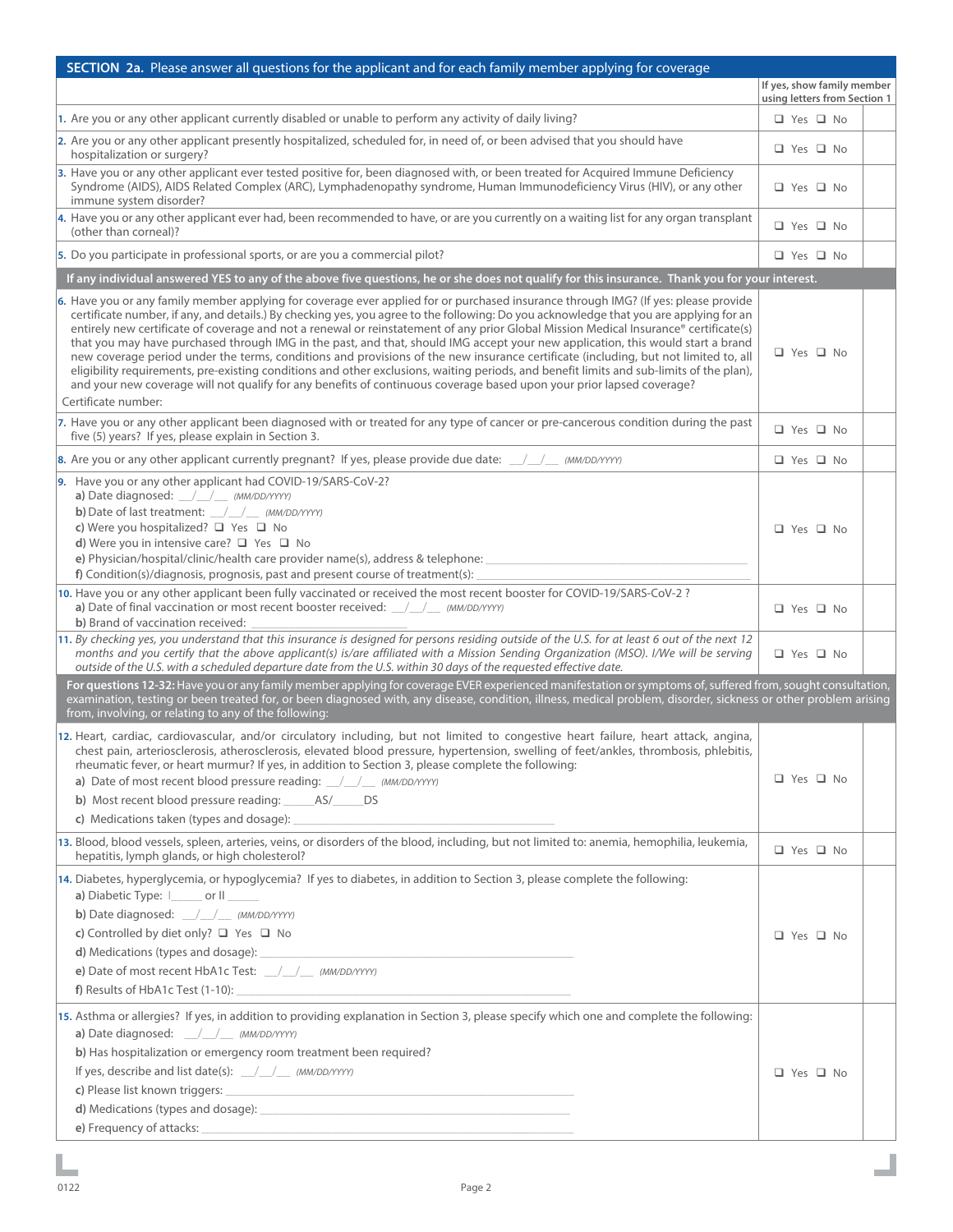| 16. Cancer, tumor, cyst, polyp, melanoma, Kaposi's sarcoma, cell disorder, shingles, lump, calcification, or growth of any kind?                                                                                                                                                                                                                                | □ Yes □ No           |
|-----------------------------------------------------------------------------------------------------------------------------------------------------------------------------------------------------------------------------------------------------------------------------------------------------------------------------------------------------------------|----------------------|
| 17. Liver, pancreas, gall bladder or endocrine disorders including, but not limited to: pituitary, thyroid or metabolic disorders, or                                                                                                                                                                                                                           |                      |
| obesity?                                                                                                                                                                                                                                                                                                                                                        | □ Yes □ No           |
| 18. Kidney, urinary tract functions, kidney or bladder stones, or infections?                                                                                                                                                                                                                                                                                   | □ Yes □ No           |
| 19. Respiratory system including, but not limited to: tuberculosis, lung disorders, emphysema, chronic cough, bronchitis, bronchial<br>asthma, or pleurisy pneumonia?                                                                                                                                                                                           | $\Box$ Yes $\Box$ No |
| 20. Mental, emotional, and/or nervous system disorders including, but not limited to: psychosis, mental or behavioral disorders, ADD<br>or ADHD, chemical or drug abuse or dependency, alcoholism, psychiatric counseling and/or support groups, depression, anxiety,<br>chronic fatigue, or eating or sleeping disorders?                                      | □ Yes □ No           |
| 21. Neurological disorders, including but not limited to: multiple sclerosis (MS), muscular dystrophy, Lou Gehrig's disease (ALS),<br>Parkinson's disease, paralysis, epilepsy, convulsions, seizures, migraines, chronic headaches, stroke, or transient cerebral ischemic<br>attacks?                                                                         | $\Box$ Yes $\Box$ No |
| 22. Muscular, skeletal, spine, bone, or joint, including but not limited to: scoliosis, disc disease or disorder, vertebrae, degeneration, or<br>any other back or neck condition, rheumatism, arthritis, gout, tendonitis, osteoporosis, or inflammation?                                                                                                      | □ Yes □ No           |
| 23. For female applicants, miscarriage, complicated pregnancy or delivery, or infertility consultation, advice, and/or disorders of the<br>reproductive system or of menstruation, including but not limited to: vaginal bleeding, fibroids, nodules or breast cysts, fallopian<br>tubes, ovaries or uterus, and hormone replacement therapy?                   | □ Yes □ No           |
| 24. For male applicants, disorders of the reproductive system, including but not limited to: prostate or elevated PSA level, or erectile<br>dysfunction?                                                                                                                                                                                                        | □ Yes □ No           |
| 25. Congenital, genetic, hereditary, or other birth condition or defect including, but not limited to: mental retardation, Down<br>Syndrome, or other chromosome disorder, physical disorder, deformity, or defect?                                                                                                                                             | □ Yes □ No           |
| 26. Digestive system, stomach, colon, rectum, or intestines, including, but not limited to: esophageal regurgitation, gastritis, ulcers,<br>Crohn's Disease, and/or diverticulitis?                                                                                                                                                                             | $\Box$ Yes $\Box$ No |
| 27. Eyes, ears, nose, mouth, throat, or jaw, including, but not limited to: cataracts, glaucoma, nasal septum deviation, chronic sinusitis,<br>or TMJ?                                                                                                                                                                                                          | □ Yes □ No           |
| 28. Do you or any family member applying for coverage currently use, or during the past five years, have used tobacco in any form?                                                                                                                                                                                                                              | □ Yes □ No           |
| 29. Any other disease, medical problem, illness, injury, or condition of any kind not listed above?                                                                                                                                                                                                                                                             | □ Yes □ No           |
| 30. During the last twelve (12) months, have you or any family member applying for coverage experienced manifestation or<br>symptoms of, been diagnosed with, or received any consultation, examination, testing, or treatment (including medications) for<br>any medical, health, mental, physical, or nervous condition? If yes, please explain in Section 3. | □ Yes □ No           |
| 31. Have you or any family member applying for coverage ever been rejected, cancelled, rated, or declined for coverage under any<br>health, life, or disability insurance policy? If yes, please explain in Section 3.                                                                                                                                          | □ Yes □ No           |
| 32. During the last six (6) months, have you had comprehensive medical coverage?                                                                                                                                                                                                                                                                                |                      |
| If yes, present additional fields to collect information:                                                                                                                                                                                                                                                                                                       |                      |
| * Policy, certificate, or ID number:                                                                                                                                                                                                                                                                                                                            |                      |
| * Private insurance or government plan name:                                                                                                                                                                                                                                                                                                                    |                      |
| * Insurer or government entity providing the plan:                                                                                                                                                                                                                                                                                                              |                      |
| * Coverage start date: / / / (MM/DD/YYYY)                                                                                                                                                                                                                                                                                                                       |                      |
| * Coverage end date: /// / (MM/DD/YYYY)                                                                                                                                                                                                                                                                                                                         | $\Box$ Yes $\Box$ No |
| * Include proof of coverage document(s):<br>Sample acceptable documents:<br>* 1095 Forms<br>* Explanation of benefits or payment letters from prior insurer or government entity                                                                                                                                                                                |                      |
| * Coverage statements from prior insurer or government entity                                                                                                                                                                                                                                                                                                   |                      |
| * Payroll statements reflecting health insurance deductions                                                                                                                                                                                                                                                                                                     |                      |
| * Records of advance payments of the premium tax credit                                                                                                                                                                                                                                                                                                         |                      |



Ц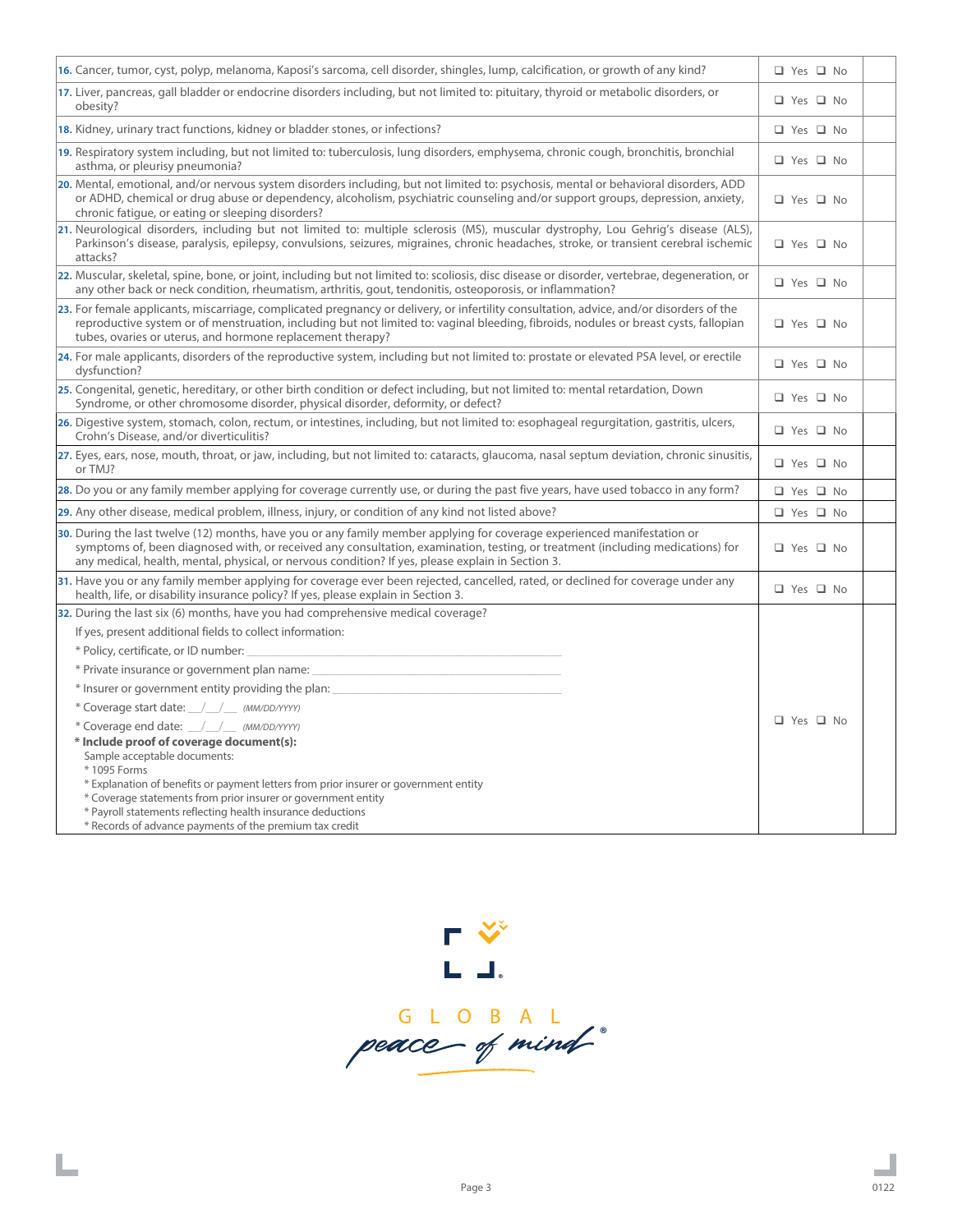|                                                                                                                                                                                                                                                                                                                                                                                                                                                                                                                                                                                                                                                                    |                                                                               | SECTION 2b. Please list all prescribed and over-the-counter medications, and any medical treatment in the last twelve months for the applicant<br>and for each family member for whom it applies (use the corresponding letter(s) from Section 1). Please attach additional pages as necessary. |                                      |  |
|--------------------------------------------------------------------------------------------------------------------------------------------------------------------------------------------------------------------------------------------------------------------------------------------------------------------------------------------------------------------------------------------------------------------------------------------------------------------------------------------------------------------------------------------------------------------------------------------------------------------------------------------------------------------|-------------------------------------------------------------------------------|-------------------------------------------------------------------------------------------------------------------------------------------------------------------------------------------------------------------------------------------------------------------------------------------------|--------------------------------------|--|
| <b>Family Member</b><br>(Use letters from Section 1)                                                                                                                                                                                                                                                                                                                                                                                                                                                                                                                                                                                                               | <b>Medications and Dosages</b>                                                | Conditions                                                                                                                                                                                                                                                                                      | Date(s) of Treatment<br>(MM/DD/YYYY) |  |
|                                                                                                                                                                                                                                                                                                                                                                                                                                                                                                                                                                                                                                                                    |                                                                               |                                                                                                                                                                                                                                                                                                 |                                      |  |
|                                                                                                                                                                                                                                                                                                                                                                                                                                                                                                                                                                                                                                                                    |                                                                               |                                                                                                                                                                                                                                                                                                 |                                      |  |
|                                                                                                                                                                                                                                                                                                                                                                                                                                                                                                                                                                                                                                                                    |                                                                               |                                                                                                                                                                                                                                                                                                 |                                      |  |
|                                                                                                                                                                                                                                                                                                                                                                                                                                                                                                                                                                                                                                                                    |                                                                               |                                                                                                                                                                                                                                                                                                 |                                      |  |
| <b>Family Member</b><br>(Use letters from Section 1)                                                                                                                                                                                                                                                                                                                                                                                                                                                                                                                                                                                                               |                                                                               | Surgeries                                                                                                                                                                                                                                                                                       | Date(s) of Treatment<br>(MM/DD/YYYY) |  |
|                                                                                                                                                                                                                                                                                                                                                                                                                                                                                                                                                                                                                                                                    |                                                                               |                                                                                                                                                                                                                                                                                                 |                                      |  |
|                                                                                                                                                                                                                                                                                                                                                                                                                                                                                                                                                                                                                                                                    |                                                                               |                                                                                                                                                                                                                                                                                                 |                                      |  |
|                                                                                                                                                                                                                                                                                                                                                                                                                                                                                                                                                                                                                                                                    |                                                                               |                                                                                                                                                                                                                                                                                                 |                                      |  |
|                                                                                                                                                                                                                                                                                                                                                                                                                                                                                                                                                                                                                                                                    |                                                                               |                                                                                                                                                                                                                                                                                                 |                                      |  |
|                                                                                                                                                                                                                                                                                                                                                                                                                                                                                                                                                                                                                                                                    | Family Practitioner's Details - The following information must be completed   |                                                                                                                                                                                                                                                                                                 |                                      |  |
| Doctor's Name:                                                                                                                                                                                                                                                                                                                                                                                                                                                                                                                                                                                                                                                     |                                                                               | Telephone:                                                                                                                                                                                                                                                                                      |                                      |  |
| Address:                                                                                                                                                                                                                                                                                                                                                                                                                                                                                                                                                                                                                                                           |                                                                               |                                                                                                                                                                                                                                                                                                 |                                      |  |
| Country:                                                                                                                                                                                                                                                                                                                                                                                                                                                                                                                                                                                                                                                           |                                                                               | Postal/Zip Code:                                                                                                                                                                                                                                                                                |                                      |  |
| Date Last Seen:                                                                                                                                                                                                                                                                                                                                                                                                                                                                                                                                                                                                                                                    | Reason:                                                                       |                                                                                                                                                                                                                                                                                                 |                                      |  |
| <b>SECTION 3. Medical Information</b>                                                                                                                                                                                                                                                                                                                                                                                                                                                                                                                                                                                                                              |                                                                               |                                                                                                                                                                                                                                                                                                 |                                      |  |
| For any question answered "YES" in Section 2, please identify each family member for whom the answer applies (using the corresponding letter(s) from Section<br>1), and provide complete details of the medical condition at issue, including the name, address, and telephone number of the attending physician(s), hospital(s),<br>clinic(s), and all other healthcare providers involved, diagnosis, all treatment dates, type(s) of treatment, prognosis, and present course of treatment. Please<br>attach additional pages as necessary. IMG and the Company reserve the right to request additional medical information prior to acceptance of application. |                                                                               |                                                                                                                                                                                                                                                                                                 |                                      |  |
| <b>Family Member</b><br>(Use letters from Section 1)                                                                                                                                                                                                                                                                                                                                                                                                                                                                                                                                                                                                               | Condition(s)/Diagnosis, Prognosis,<br>Past and Present Course of Treatment(s) | Physician/Hospital/Clinic/Healthcare Provider<br>Name(s), Address & Telephone                                                                                                                                                                                                                   | Date(s) of Treatment<br>(MM/DD/YYYY) |  |
|                                                                                                                                                                                                                                                                                                                                                                                                                                                                                                                                                                                                                                                                    |                                                                               |                                                                                                                                                                                                                                                                                                 |                                      |  |
|                                                                                                                                                                                                                                                                                                                                                                                                                                                                                                                                                                                                                                                                    |                                                                               |                                                                                                                                                                                                                                                                                                 |                                      |  |
|                                                                                                                                                                                                                                                                                                                                                                                                                                                                                                                                                                                                                                                                    |                                                                               |                                                                                                                                                                                                                                                                                                 |                                      |  |
|                                                                                                                                                                                                                                                                                                                                                                                                                                                                                                                                                                                                                                                                    |                                                                               |                                                                                                                                                                                                                                                                                                 |                                      |  |
|                                                                                                                                                                                                                                                                                                                                                                                                                                                                                                                                                                                                                                                                    | policy (see Question 31), please explain below.                               | If any family member applying for coverage has ever been rejected, cancelled, rated, or declined for coverage under any health, life, or disability insurance                                                                                                                                   |                                      |  |
|                                                                                                                                                                                                                                                                                                                                                                                                                                                                                                                                                                                                                                                                    |                                                                               |                                                                                                                                                                                                                                                                                                 |                                      |  |

**SUBSCRIPTION** (For coverage issued by Sirius Specialty Insurance Corporation): I (we) hereby subscribe and apply to become beneficiaries of the Global Medical Services Group Insurance Trust, c/o MutualWealth Management Group, Carmel, Indiana, or its successor, for Global Mission Medical® as offered by the Company on the date of its receipt hereof. I (we) understand and agree that: (i) no coverage will be effective until this Application has been duly accepted in writing by the Company, (ii) no modification or waiver relating to this Application or the coverage applied for will be binding upon the Company or IMG unless approved in writing by an officer of the Company or IMG, (iii) IMG and the Company will rely on the accuracy and completeness of the information provided herein, (iv) any misrepresentation or omission contained herein will void the insurance certificate, and any and all claims and benefits thereunder will be forfeited and waived, (v) by submission of this Application and/ or any future claim for benefits I (we) purposefully initiate and take advantage of the privilege of conducting business with the Company in

Indiana, through IMG as its selected agent and administrator, and invoke the benefits and protections of its laws, and (vi) the contract of insurance represented by the Master Policy and evidenced by the Certificate of insurance shall be deemed issued and made in Indianapolis, IN, and sole and exclusive jurisdiction and venue for any court action or administrative proceeding relating to this insurance shall be in Marion County, Indiana, for which Applicant(s) hereby consent(s). I (we) agree that Indiana surplus lines law shall govern all rights and claims arising under this insurance, and trial of any dispute shall be by the court as fact finder, without a jury.

**ACKNOWLEDGEMENT** I (we) understand and agree that: (A)(i) marketing brochures and certificate wordings are available prior to application upon request, (ii) except for IMG, any insurance agent, broker or other producer (or their website), if any, involved with respect to the solicitation of this application is acting solely as my legal agent and representative and is representing my personal interests, and that such person has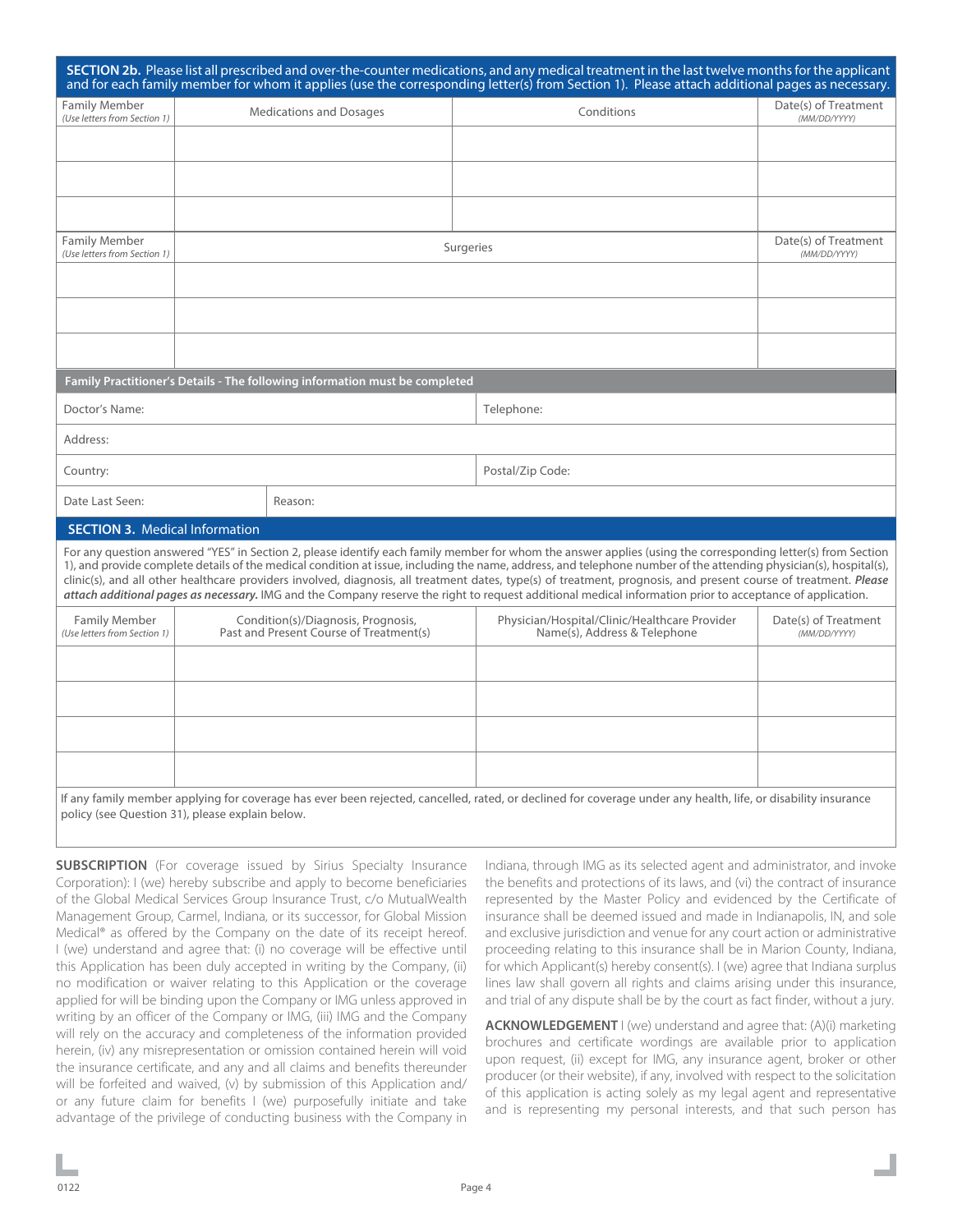no authority to bind or speak for, and is not acting as the legal agent or representative of, the Company or IMG, (iii) if IMG accepts my application WITH Creditable Coverage, then Global Mission Medical Insurance defines "pre-existing conditions" as: any disease, Illness, Injury or medical condition, or symptoms linked to such disease, Illness, Injury or medical condition for which medical advice, diagnoses or Treatment, including self-treatment, has been sought, recommended or received; or that I knew or reasonably should have known existed, whether or not I sought medical advice, diagnosis or Treatment), and covers them unless the pre-existing condition was not disclosed on my application or is the subject of special exclusion provided in a Rider to the Certificate of Insurance, (iv) if IMG accepts my application WITHOUT Creditable Coverage, then Global Mission Medical Insurance defines "pre-existing conditions" as: any illness, Injury, sickness, disease, or other physical, medical, mental or nervous disorder, condition or ailment that, with reasonable medical certainty, existed at the time of Application or at any time prior to the effective date of this insurance, whether or not previously manifested, symptomatic or known, diagnosed, treated, or disclosed to the Company or IMG prior to the effective date, and including any and all chronic, subsequent or recurring complications or consequences related thereto or resulting or arising therefrom, and coverage for pre-existing conditions varies by plan option (I should consult my plan option to verify coverage) (v) any disease, Illness, Injury or medical condition that is not disclosed on my application will never be covered under this certificate or renewal, (vi) the subjects of insurance applied for are not intended or considered by the Applicant(s), the Company or IMG to be resident, located, or to be performed in any particular jurisdiction, and (vii) the Applicants also agree it is their responsibility to provide IMG with true, accurate and complete e-mail address, contact, and other information related to my coverage, and to maintain and promptly update any changes in this information. Any person who knowingly presents a false or fraudulent claim for payment of a loss or benefit or knowingly presents false information in an application for insurance is guilty of a crime and may be subject to fines and confinement in prison. (viii) the Company, as carrier and underwriter of the plan, is solely liable for the coverages and benefits to be provided thereunder, and IMG acts solely as agent for the Company and has no direct or independent liability under the Master Policy or any Certificate of insurance. (B) This insurance is not subject to, and does not provide benefits required by, PPACA. On January 1, 2014, PPACA required U.S. citizens, U.S. nationals and certain U.S. residents to obtain PPACA compliant insurance coverage unless they are exempt from PPACA. Penalties may be imposed on persons who are required to maintain PPACA compliant coverage but do not do so. Eligibility to purchase, extend or renew this product, or its terms and conditions, may be modified or amended based upon changes to applicable law, including PPACA. It is an insured person's sole and exclusive responsibility to determine if PPACA is applicable to them, and the Company and IMG shall have no liability to any person whatsoever for their failure to obtain or maintain PPACA compliant insurance coverage. For information on

whether PPACA applies to me or whether I am eligible to purchase Global Mission Medical Insurance, I should see IMG's Frequently Asked Questions at imglobal.com/faq.

**CERTIFICATION** I (we) hereby certify, represent and warrant to IMG and the Company that: (i) I (we) have read the questions contained in this Application or they have been read to me (us), and I (we) understand them, (ii) my (our) responses to the questions are true, accurate, and complete in all respects as of the date hereof, and that I (we) will supplement such responses prior to the requested effective date in the event of any change or addition thereto, (iii) I am (we are) currently in good health and, except for the conditions and other information disclosed herein, I (we) have not been diagnosed with, sought consultation or been treated for, and have not experienced manifestation or symptoms of and do not suffer from any pre-existing condition which I (we) foresee may require treatment in the future or for which I (we) intend to claim under this insurance, and (iv) if this Application is signed as guardian or proxy of the Applicant, the signer warrants their authority and capacity to so act and bind the Applicant. By acceptance of coverage and/or submission of any claim for benefits, the Applicant ratifies the authority of the signer to so act and bind the Applicant.

**MEDICAL RELEASE** I (we) authorize any doctor, practitioner of the healing arts, hospital, clinic, healthcare related facility, pharmacy, government agency, insurance agency, insurance company, group policyholder, employee, or benefit plan administrator having information as to my (our) care, advice, treatment, diagnosis or prognosis of any physical or mental condition, and/or employment status, to provide such information to IMG and/or the Company and my producer/broker involved in procurement of this application and/or insurance coverage.

**SATISFACTION GUARANTY/REVIEW PERIOD** It is understood I (we) will have 15 days from the effective date to review the insurance Certificate and all benefits, terms, conditions, limitations and exclusions of coverage. If not completely satisfied, I (we) may cancel this insurance by written request retroactive to the effective date and receive a full refund of premium.

**E-CONSENT** The Applicants wish to receive information and communicate electronically, and prefer to use an e-mail address rather than regular mail. The Applicants agree IMG, its affiliates, and subsidiaries may provide each insured person with any communications in electronic format, and paper communications are not required, unless and until the Applicant withdraws this consent. The Applicants unambiguously give consent to the transfer of personal data to entities established in a country outside the EU Member States. This consent is freely given, specific for the administration of coverage and benefits, and an informed indication of the Applicants' wishes. The Applicants acknowledge and understand the transfer is necessary for the performance of a contract, taken in response to their request, and necessary for the conclusion or performance of a contract concluded in their interest.

*Global Mission Medical Insurance is underwritten by Sirius Specialty Insurance Corporation (publ) as applicable (the "Company"). It is distributed, managed, and administered, as agent for and on behalf of the Company, by International Medical Group® ("IMG®").*

|                                                                                                               | (MM/DD/YYYY) |  |  |
|---------------------------------------------------------------------------------------------------------------|--------------|--|--|
| <b>Signature of Applicant, Guardian, or Proxy</b> (Relationship to Applicant if signing as Guardian or Proxy) |              |  |  |
|                                                                                                               |              |  |  |

### $X \perp$

#### **Signature of of Spouse** Date: \_\_\_/\_\_\_/\_\_\_\_ *(MM/DD/YYYY)*

*\*A guardian's signature is required for any applicant under the age of sixteen (16). See Directions for Completing the Application, Page 1, number 2, regarding Guardian or Proxy signatures.*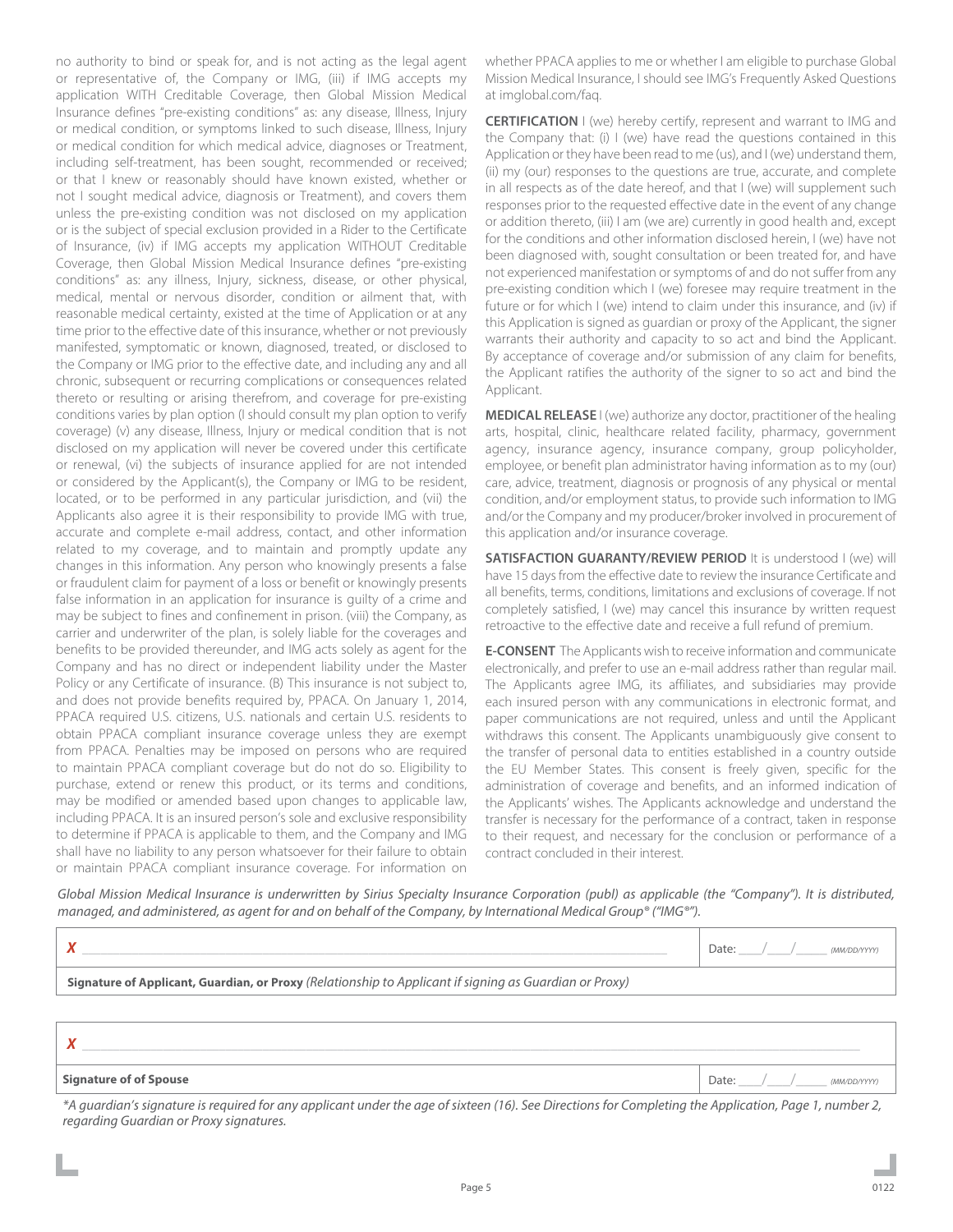## Individual Term Life Insurance<sup>SM</sup>

Underwritten by International Medical Insurance Group via Alstead Re, a segregated cell company. Individual Term Life Insurance is only available at the time of application for, and with the purchase of, Global Mission Medical Insurance®.

| SECTION 4. Please indicate the name of each family member applying for Individual Term Life Insurance |                                                      |                              |                              |                      |                              |  |
|-------------------------------------------------------------------------------------------------------|------------------------------------------------------|------------------------------|------------------------------|----------------------|------------------------------|--|
|                                                                                                       | <b>NAME</b>                                          | <b>TERM LIFE</b><br>UNIT ONE | <b>TERM LIFE</b><br>UNIT TWO |                      |                              |  |
|                                                                                                       | A. Applicant (last, first, middle)                   | □ Yes □ No                   |                              | □ Yes □ No           |                              |  |
|                                                                                                       | <b>B.</b> Spouse (last, first, middle)               | □ Yes □ No                   | □ Yes □ No                   |                      |                              |  |
|                                                                                                       | C. First Child (below age 19 - last, first, middle)  | □ Yes □ No                   |                              |                      |                              |  |
|                                                                                                       | D. Second Child (below age 19 - last, first, middle) | □ Yes □ No                   |                              | <b>NOT AVAILABLE</b> |                              |  |
|                                                                                                       | E. Third Child (below age 19 - last, first, middle)  | □ Yes □ No                   |                              |                      |                              |  |
| For each individual applying for life insurance, please indicate:                                     |                                                      |                              |                              |                      |                              |  |
| APPLICANT                                                                                             | PRIMARY BENEFICIARY AND CONTINGENT BENEFICIARY NAMES |                              |                              | RELATIONSHIP         | % OF DEATH<br><b>BENEFIT</b> |  |
|                                                                                                       | Primary beneficiary name:                            |                              |                              |                      | $\frac{0}{0}$                |  |
| A.<br>Contingent beneficiary name:                                                                    |                                                      |                              |                              |                      |                              |  |
| Primary beneficiary name:                                                                             |                                                      |                              |                              |                      |                              |  |
| B.                                                                                                    | Contingent beneficiary name:                         |                              |                              |                      | $\%$                         |  |
|                                                                                                       | Primary beneficiary name:                            |                              |                              |                      |                              |  |
| C.<br>Contingent beneficiary name:                                                                    |                                                      |                              |                              | $\frac{0}{0}$        |                              |  |
| Primary beneficiary name:                                                                             |                                                      |                              |                              |                      |                              |  |
| D.                                                                                                    | Contingent beneficiary name:                         |                              |                              |                      | $\frac{0}{0}$                |  |
| Primary beneficiary name:                                                                             |                                                      |                              |                              |                      |                              |  |
| Ε.<br>Contingent beneficiary name:                                                                    |                                                      |                              |                              | $\%$                 |                              |  |

If a U.S. citizen, I (we) understand coverage for Individual Term Life Insurance will not be effective prior to the date of my (our) departure from the U.S.

|                | $\mathbf{v}$<br>. . |                      |
|----------------|---------------------|----------------------|
| (Initial here) | (Initial here)      | (Initial here)       |
| Applicant      | Spouse              | For Covered Children |

If accepted for the Global Mission Medical Insurance plan, I (we) understand that I (we) may qualify for Individual Term Life Insurance underwritten by International Medical Insurance Group via Alstead Re, a segregated cell company. I (we) do hereby apply to the Global Life Insurance Services Group Insurance Trust, Bank of Bermuda, Hamilton, Bermuda, for Individual Term Life Insurance as indicated above. I (we) hereby incorporate herein the certifications, representations, understandings, agreements, acknowledgements, authorizations, and warranties from the foregoing

Application for Global Mission Medical Insurance, and understand and agree that the terms, conditions, restrictions and penalties thereof shall likewise apply hereto. I (we) also understand: (i) that in the event IMG does not accept this Application, its sole obligation is to return the premium to me (us), (ii) that the death benefit will be determined by my (our) age at the time of my (our) death, and (iii) that the Master Policy for Individual Term Life Insurance is issued in Bermuda and is governed by its laws.

|                                            |                      | $\overline{\phantom{a}}$ |                      |
|--------------------------------------------|----------------------|--------------------------|----------------------|
| Signature of Applicant, Guardian, or Proxy | Date<br>(MM/DD/YYYY) | Signature of Spouse      | Date<br>(MM/DD/YYYY) |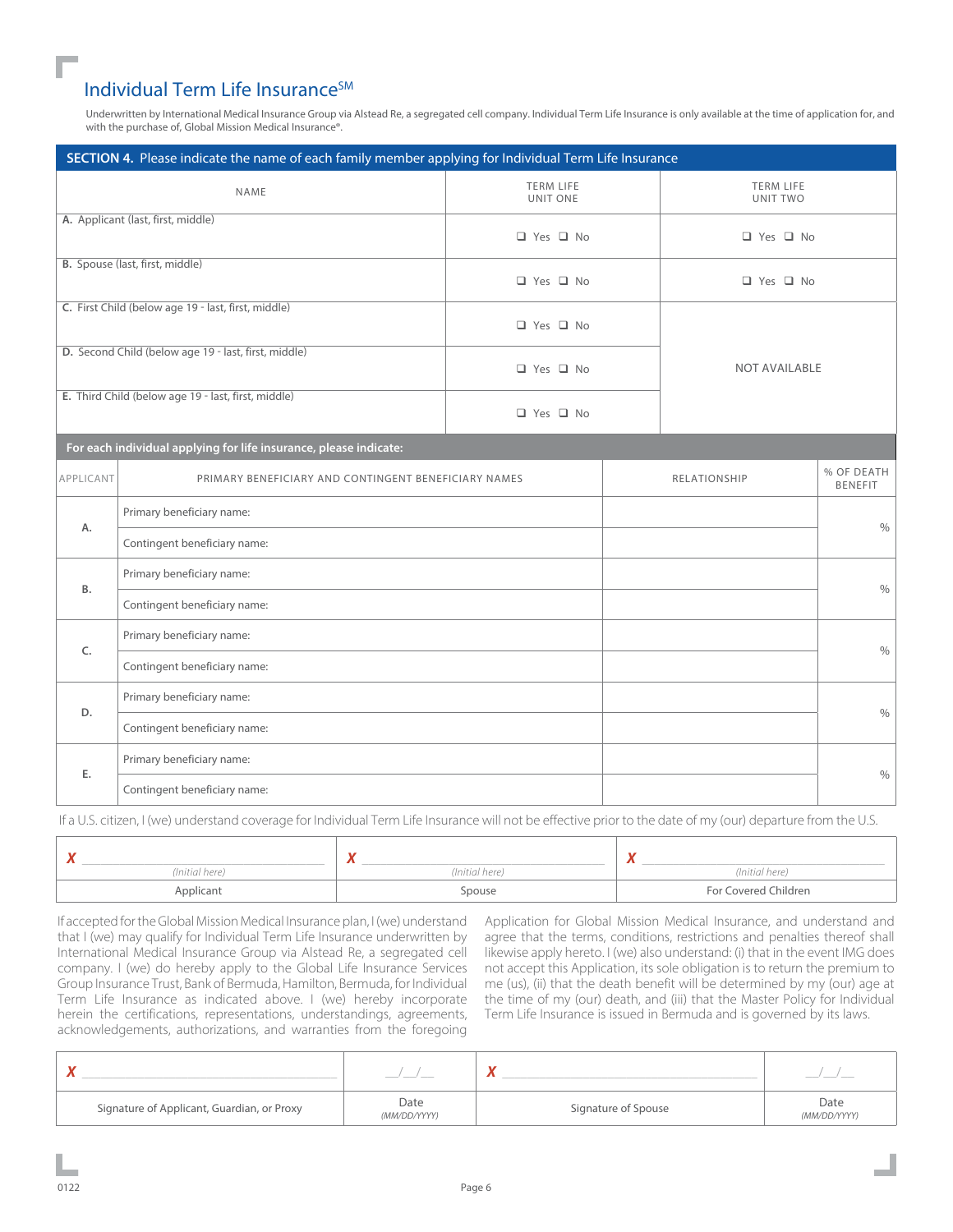#### **SECTION 5.** Deductible selection and premium calculation

**Note:** Plan option, deductible selection, payment mode, and area of coverage must be the same for all family members.

| Check one Plan Option: $\Box$ Bronze $\Box$ Silver $\Box$ Gold $\Box$ Platinum                                                                                      |
|---------------------------------------------------------------------------------------------------------------------------------------------------------------------|
| Check one Deductible: $\Box$ \$100 (Platinum only) $\Box$ \$250 $\Box$ \$500 $\Box$ \$1,000 $\Box$ \$2,500 $\Box$ \$10,000 $\Box$ \$25,000 (Gold and Platinum only) |
| Check one Payment Mode: $\Box$ Annual = 1.00 $\Box$ Semi-Annual = 0.55 $\Box$ Quarterly = 0.28 $\Box$ Monthly = 0.10                                                |
| Check one Area of Coverage: $\Box$ Worldwide $\Box$ Worldwide excluding the U.S., Canada, China, Hong Kong, Japan, Macau, Singapore, and Taiwan                     |

#### **PREMIUM CALCULATION** (Applications without payment of premium will not be approved)

*Except for Global Group, IMG will not accept wires for semi-annual, quarterly, or monthly payment modes. Alternative payment modes are only accepted*  with pre-authorization to debit your credit card on the due date(s) of your future premium installment(s). Annual premiums may be paid by wire transfer, *eCheck (available online), or by credit card. The insurance certificate can be express mailed for an optional \$25 fee.*

Enter the *annual* Global Mission Medical Insurance premium for each family member that corresponds to their age, gender, and deductible.

|                                                                                                                                                                                                                                                                                           | <b>Primary Applicant</b>                   | $\frac{1}{2}$                                                                                                                                                                                                                                                                                 |
|-------------------------------------------------------------------------------------------------------------------------------------------------------------------------------------------------------------------------------------------------------------------------------------------|--------------------------------------------|-----------------------------------------------------------------------------------------------------------------------------------------------------------------------------------------------------------------------------------------------------------------------------------------------|
|                                                                                                                                                                                                                                                                                           | Spouse                                     | $\frac{1}{2}$                                                                                                                                                                                                                                                                                 |
| <b>Application cannot be</b>                                                                                                                                                                                                                                                              | 1st Child                                  | $\frac{1}{2}$                                                                                                                                                                                                                                                                                 |
| processed unless this                                                                                                                                                                                                                                                                     | 2nd Child                                  | $\frac{1}{2}$                                                                                                                                                                                                                                                                                 |
| section is completed.                                                                                                                                                                                                                                                                     | 3rd Child                                  | $\frac{1}{2}$                                                                                                                                                                                                                                                                                 |
|                                                                                                                                                                                                                                                                                           | <b>GMMI Subtotal</b>                       | $\sim$ 5 $\sim$ 5 $\sim$ 5 $\sim$ 5 $\sim$ 5 $\sim$ 5 $\sim$ 5 $\sim$ 5 $\sim$ 5 $\sim$ 5 $\sim$ 5 $\sim$ 5 $\sim$ 5 $\sim$ 5 $\sim$ 5 $\sim$ 5 $\sim$ 5 $\sim$ 5 $\sim$ 5 $\sim$ 5 $\sim$ 5 $\sim$ 5 $\sim$ 5 $\sim$ 5 $\sim$ 5 $\sim$ 5 $\sim$ 5 $\sim$ 5 $\sim$ 5 $\sim$ 5 $\sim$ 5 $\sim$ |
| <b>Optional Benefits:</b>                                                                                                                                                                                                                                                                 |                                            |                                                                                                                                                                                                                                                                                               |
| Terrorism Rider $\ \Box$<br>(Platinum plan option only. Check the box and enter 1.25 if applicable)                                                                                                                                                                                       |                                            | $x \overline{\phantom{a}}$                                                                                                                                                                                                                                                                    |
|                                                                                                                                                                                                                                                                                           | <b>GMMI Subtotal =</b>                     | A5                                                                                                                                                                                                                                                                                            |
| Individual Term Life Unit One                                                                                                                                                                                                                                                             | $$240 X =$<br># of adults applying         | <b>B\$</b>                                                                                                                                                                                                                                                                                    |
| Individual Term Life Unit Two                                                                                                                                                                                                                                                             | $$180 X$ = =<br># of adults applying       |                                                                                                                                                                                                                                                                                               |
| Term Life Unit One - Child $$100 X$ =                                                                                                                                                                                                                                                     | # of children applying                     | D\$                                                                                                                                                                                                                                                                                           |
| <b>Dental &amp; Vision Rider:</b>                                                                                                                                                                                                                                                         |                                            |                                                                                                                                                                                                                                                                                               |
| $$570$ (worldwide) or $$460$ (worldwide excluding) X _________<br>(Applies to all plans except Platinum) # of family members applying                                                                                                                                                     |                                            | ES                                                                                                                                                                                                                                                                                            |
| <b>Optional Sports Rider:</b><br>(Applies only to Gold and Platinum plan options)                                                                                                                                                                                                         | $$250 X$ =<br># of family members applying | $FS$ and $\sim$ 100 $\sim$ 100 $\sim$ 100 $\sim$ 100 $\sim$ 100 $\sim$ 100 $\sim$ 100 $\sim$                                                                                                                                                                                                  |
|                                                                                                                                                                                                                                                                                           | Subtotal $(A+B+C+D+E+F)$ =                 |                                                                                                                                                                                                                                                                                               |
|                                                                                                                                                                                                                                                                                           |                                            |                                                                                                                                                                                                                                                                                               |
| Subtotal G Modal Factor Optional Express Mail*                                                                                                                                                                                                                                            |                                            | H\$                                                                                                                                                                                                                                                                                           |
| Modal Factors: Annual=1.00 Semi-Annual=.55 Quarterly=.28 Monthly=.10                                                                                                                                                                                                                      |                                            | <b>Premium Amount Due</b>                                                                                                                                                                                                                                                                     |
| <b>Note:</b> Choosing the semi-annual payment option (modal payment factor .55) results in total<br>payments of 110% of the annual premium, choosing the quarterly payment option (modal<br>payment factor .28) results in total payments of 112% of the annual premium, and choosing the |                                            |                                                                                                                                                                                                                                                                                               |

*monthly payment option (modal payment factor .10) results in total payments of 120% of the* 

\*Optional \$25 express mail: Certificate(s) will be express mailed to you after approval IF YOU CHOOSE EXPRESS MAIL: Please select the address where you would like your

| <b>METHOD OF PAYMENT</b>                                        |  |       |  |
|-----------------------------------------------------------------|--|-------|--|
| $\Box$ Wire (annual only) $\Box$ MasterCard                     |  | Visa  |  |
| $\Box$ American Express $\Box$ Discover                         |  | - ICB |  |
| $\Box$ Global Group (complete additional insert)<br>Group Name: |  |       |  |

#### eCheck (ACH) available online

*(Authorized signature required for credit card payments)*

For wire transfer information, please contact IMG. All payments must be made in U.S. dollars and drawn on a U.S. bank at the time application for coverage is made. If paying by credit card, I authorize IMG to debit my credit card for the total amount due. In the event that I have chosen to pay premiums semi-annually, quarterly, or monthly, **I hereby elect to pre-authorize future credit card payment installments for the balance of the policy period and for renewals, and hereby request and authorize IMG to charge my credit card periodically as payment installments become due for premiums and renewal premiums INCLUDING AS DESCRIBED BELOW FOR AUTOMATIC RENEWALS. This authorization will remain in effect until revoked by me in writing, and until IMG actually receives the notice of revocation.** Coverage purchased by credit card is subject to validation and acceptance by the credit card company. You understand that the amount we charge for premium may be more than the amount on the rate sheet based on your medical history and the underwriting process and you authorize such payment amount.

| Credit Card #:                             |                                                                |  |  |
|--------------------------------------------|----------------------------------------------------------------|--|--|
| Exp. Date: $\angle$ (MM/YYYY)              | (Cannot be earlier than last)<br>premium installment due date) |  |  |
| Authorized Signature: $\bm{X}$             |                                                                |  |  |
| Name as it Appears on Card:                |                                                                |  |  |
| Daytime Phone #:                           |                                                                |  |  |
| <b>Billing Address:</b>                    |                                                                |  |  |
|                                            |                                                                |  |  |
| REQUESTED EFFECTIVE DATE: / / (MM/DD/YYYY) |                                                                |  |  |

*(Must be within 30 days after signature. Coverage will in no event be effective until approved.)*

 $\Box$  Other (no P.O. boxes please)

q **I WOULD PREFER TO RECEIVE AN ELECTRONIC CERTIFICATE**

**Q** Residence address **Q** Mailing address

Certificate express mailed (as indicated in Section 1)

Email:

*annual premium.*